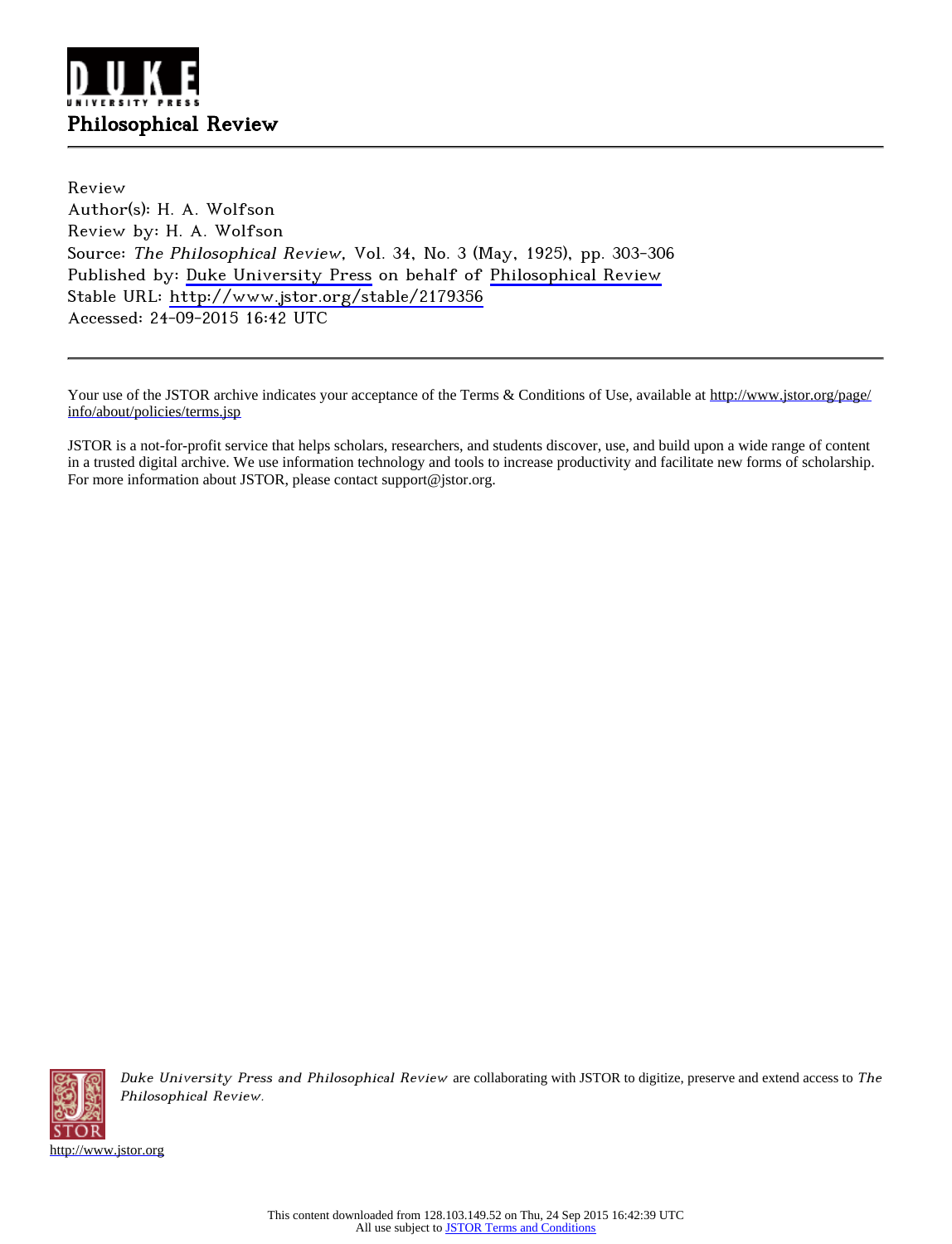**Spinoza, Descartes and Maimonides. By LEON ROTH. Oxford, at**  The Clarendon Press, 1924.--pp. 148.

**Ever since Joel flashed upon an unsuspecting world-which indeed**  should have known better and should have been prepared for it**the tantalizing news that the literary background of Spinoza's works is to be found not so much in Descartes as in mediaeval Jewish philosophy, many an attempt has been made to trace Spinoza's indebtedness to various Jewish thinkers. Ibn Gabirol, Maimonides, Crescas and Judah Abarbanel were some of the names conjured with. Sometimes that awful and veiled anonymity parading under the name of Jewish Cabala was suspected as the sire of the unnamed offspring of Spinoza's mind. Occasionally, as if to relieve the monotony, various Schoolmen or some favored Moslem sages were drawn into this general quest of forebears. This sort of speculation, I imagine, will go on until scholarship emerges from its present stage of a puny domestic handicraft and becomes organized on industrial lines of large scale production, when a general index of mediaeval philosophy in all its various branches, Latin, Hebrew and Arabic, will be compiled. Then this effort will cease of itself, for, with such a general index at hand, whenever a student of Spinoza will become possessed of a desire to know the parentage of some of his strange phrases, expressions and ideas, all he will have to do will be to consult that index and have his choice.** 

**The thoughtful and finely written book by Mr. Roth, Descartes, Spinoza and Maimonides, does not, truly speaking, limit itself to a mere comparison of parallel passages in the works of the three philosophers who grace its title. It does more than that. It aims to discuss what the author considers the central problems of their philosophies in their relation to each other. The title of the book, to be fully descriptive, should have really been, Descartes, Spinoza, Kalam and Maimonides. The starting point of the study would seem to have been a similarity which the author thinks to exist between Descartes' theory of "continuous creation" and the Kalam's "creation of the accidents." Descartes' theory, according to Mr. Roth, like that of the Kalam, implies a conception of discrete time (p. 27) and leads in its final analysis to a voluntaristic theism, an atomistic conception of knowledge and a denial of law and order and necessity in nature. To all this both Maimonides and Spinoza are found to be opposed, and the author, taking this opposition as the starting point of their philosophies, proceeds to construe their works as being primarily a criticism of these special views held by the**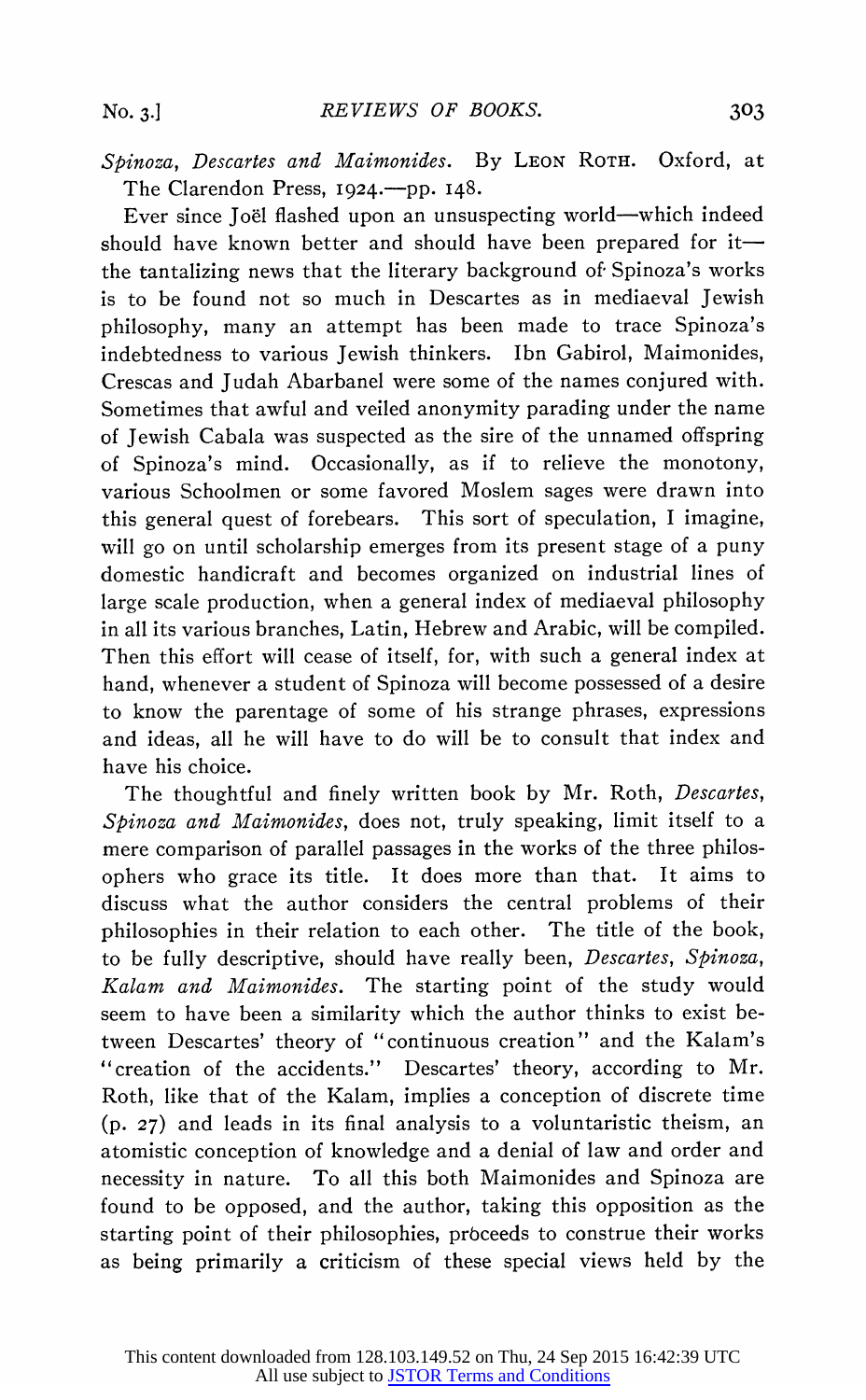**Kalam and Descartes. He further finds that Spinoza's criticism of Descartes runs parallel to Maimonides' strictures of the Kalam and is not uninfluenced by them. Along these lines he deals in the first three chapters with Descartes, Spinoza and Maimonides respectively. In the fourth and final chapter the author endeavors to establish Maimonides' influence on Spinoza's classification of knowledge and the deliverance of man.** 

**Needless to say, the author's schematic presentation of the philosophy of Spinoza and Maimonides is not to be taken as a literal account of the manner in which the systems logically grew up in the minds of the philosophers nor of the order in which they are unfolded in their respective writings, though occasionally he speaks of it as if he actually meant it to be taken as such. Simply as a literary device the author has used it with considerable skill in linking together diverse philosophical speculations around a central problem. He has thereby been able to secure for his work a certain symmetry and architectural unity. But to accomplish this he has been forced occasionally to interpret texts rather freely and to introduce connections between problems which are otherwise unrelated. One may doubt, for instance, the historical accuracy of his interpretation of Spinoza's writings in the third chapter, especially of the Cogitata Metaphysica. The construction he puts on some of Spinoza's discussions would seem to import into them a meaning which, on any other showing, they do not possess. One may also doubt the soundness of what seems to be his main thesis, namely, the implication of an atomistic doctrine of time and essence in Descartes' theory of continuous creation, though he may find support for his view in Mr. Norman Smith's Studies in the Cartesian Philosophy. There is nothing in the theory of continuous creation itself to warrant such an inference, for its analogue is not necessarily the Kalam's "creation of the accidents." If we are to explain it at all by a historical analogy, we may find it in Maimonides' own theory of continuous creation, when he insists that God, being the formal as well as the efficient cause of the universe, is not only the creator of the universe but also its preserver and the cause of its continuance and permanency (See Guide I, 69).** 

**The complete freedom with which the author sometimes deals with texts is especially to be noticed in his treatment of the Guide for the Perplexed. The author takes the Guide as a systematic work of theology, logically arranged, the central problem of which is a theory of knowledge and the objective of which is throughout the refutation**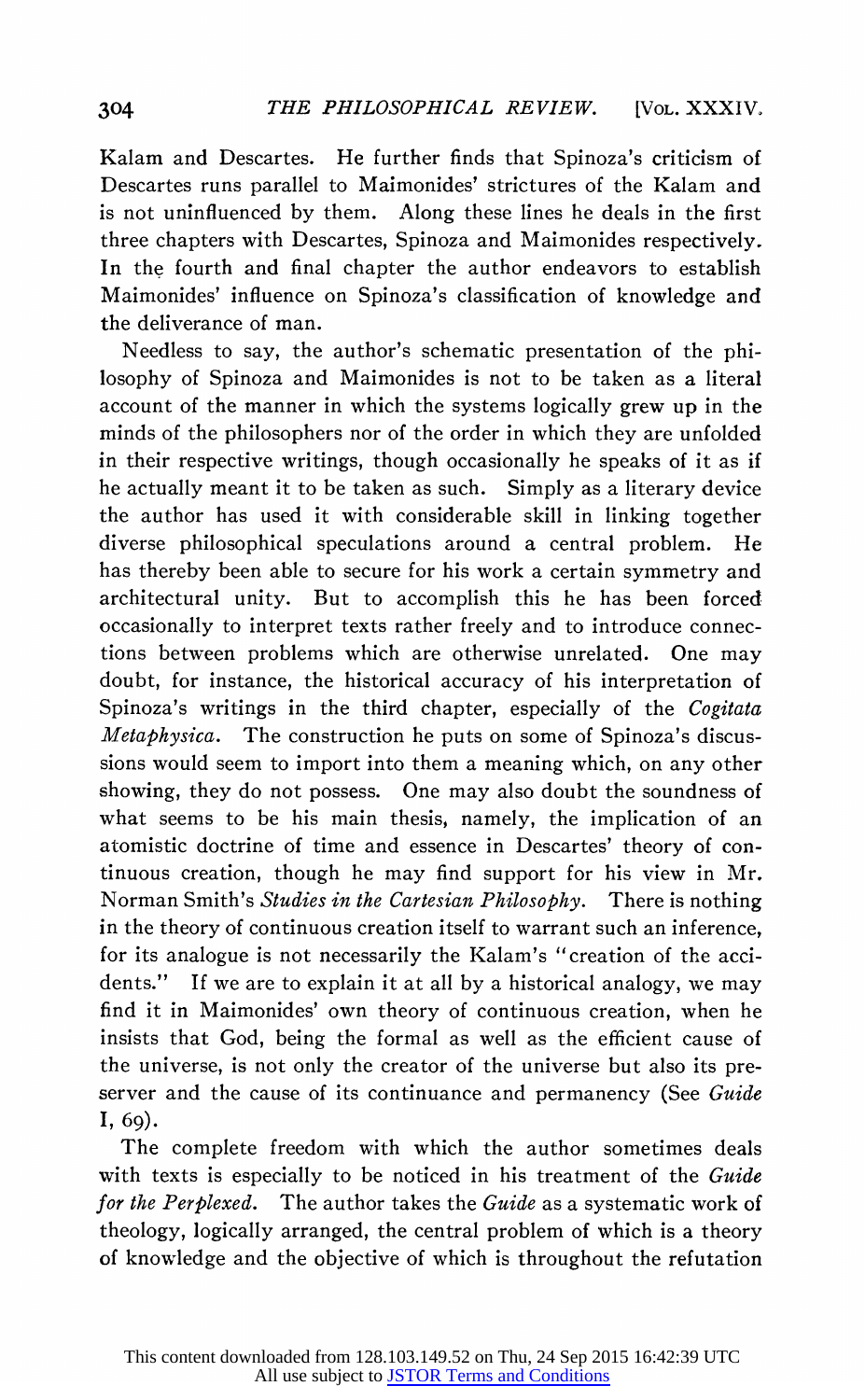**of the Kalam, or, as the author pleases to call its adherents, the theologians, who are accredited by him not only with the propositions attributed to them as a school by Maimonides himself but also with such beliefs as anthropomorphisms and attributes, which beliefs, according to the author, have their origin in their atomistic theory. One may doubt all these assumptions. The Guide is far from being a systematic work, logically arranged and well knit together, and on this we have Maimonides' own statement. It is not a fact that the Kalam as a School historically stands for anthropomorphisms and attributes. Nor must the belief in anthropomorphisms and attributes logically follow from the atomistic conception of matter and time. While it is true, as the author states, referring to Mabilleau (p. 85, n. i), that the theory of attributes is connected with theological atomism, it does not necessarily follow that theological atomism must be connected with physical atomism. It is also a wrong assumption that atomism, with all it implies, is an essential element in the Kalam's proof for the existence of God from creation (pp. 80-82). This is at variance with what we know of the nature of the proof, of its historical origin and of the use made of it in the literature of the time.** 

**With equal freedom the author treats Maimonides' own views. His discussion of Maimonides' theory of attributes (pp. 74-77), for instance, does not reproduce accurately Maimonides' analysis of the problem, nor his criticism of his opponents, nor his own position on the subject. It is wrong to say that Maimonides considered it illegitimate to ascribe "any attribute but that of existence to God" (p. 79). It is also inaccurate to speak of Maimonides' discussion of the identity of essence and existence as purposing to prove the existence of God (p. 77). It is equally wrong to assume that Maimonides' discussion of the organic unity of nature, illustrated by an old analogy between the macrocosm and the microcosm (Guide I, 72), is the basis of the cosmological proof for the existence of God from motion (p. 86). Without going outside of Maimonides for evidence, we may point to Chapter i of Part II of the Guide where, after proving the existence as well as the unity and incorporeality of God by the proof from motion and other similar proofs, Maimonides adduces an additional proof for the unity of God based, as he says, on the doctrine of the organic unity of nature.** 

**In one respect this work suffers in common with other works of its kind. It fails to distinguish between what is individual with the particular author under discussion, in this case Maimonides, and what is a medieval commonplace, and tries to establish a direct**